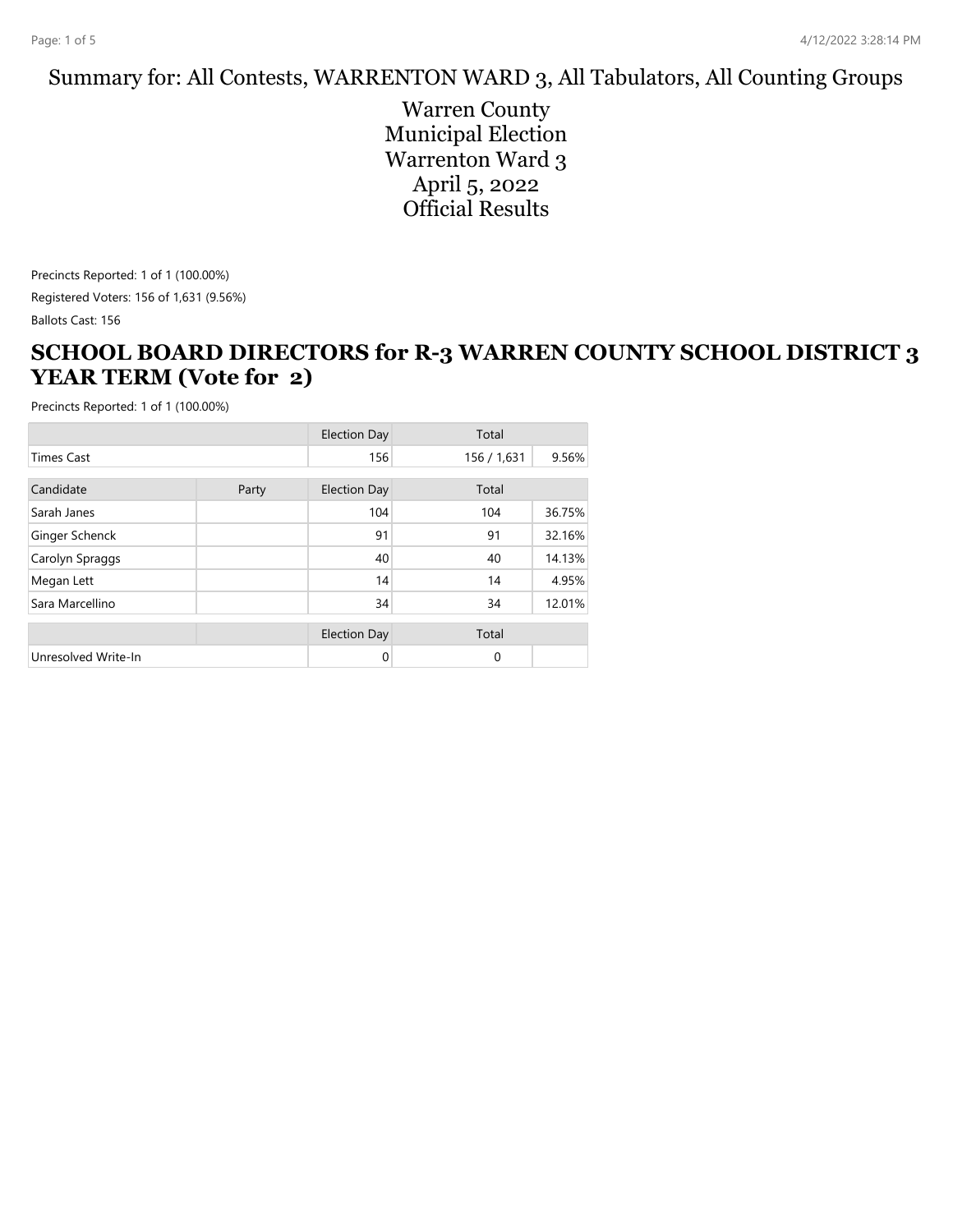#### **SCHOOL BOARD DIRECTORS for R-3 WARREN COUNTY SCHOOL DISTRICT 1 YEAR TERM (Vote for 1)**

|                     |       | <b>Election Day</b> | Total       |        |
|---------------------|-------|---------------------|-------------|--------|
| <b>Times Cast</b>   |       | 156                 | 156 / 1,631 | 9.56%  |
| Candidate           | Party | <b>Election Day</b> | Total       |        |
| Rachel Besselman    |       | 35                  | 35          | 22.88% |
| Rich Barton         |       | 118                 | 118         | 77.12% |
|                     |       | <b>Election Day</b> | Total       |        |
| Unresolved Write-In |       |                     | 0           |        |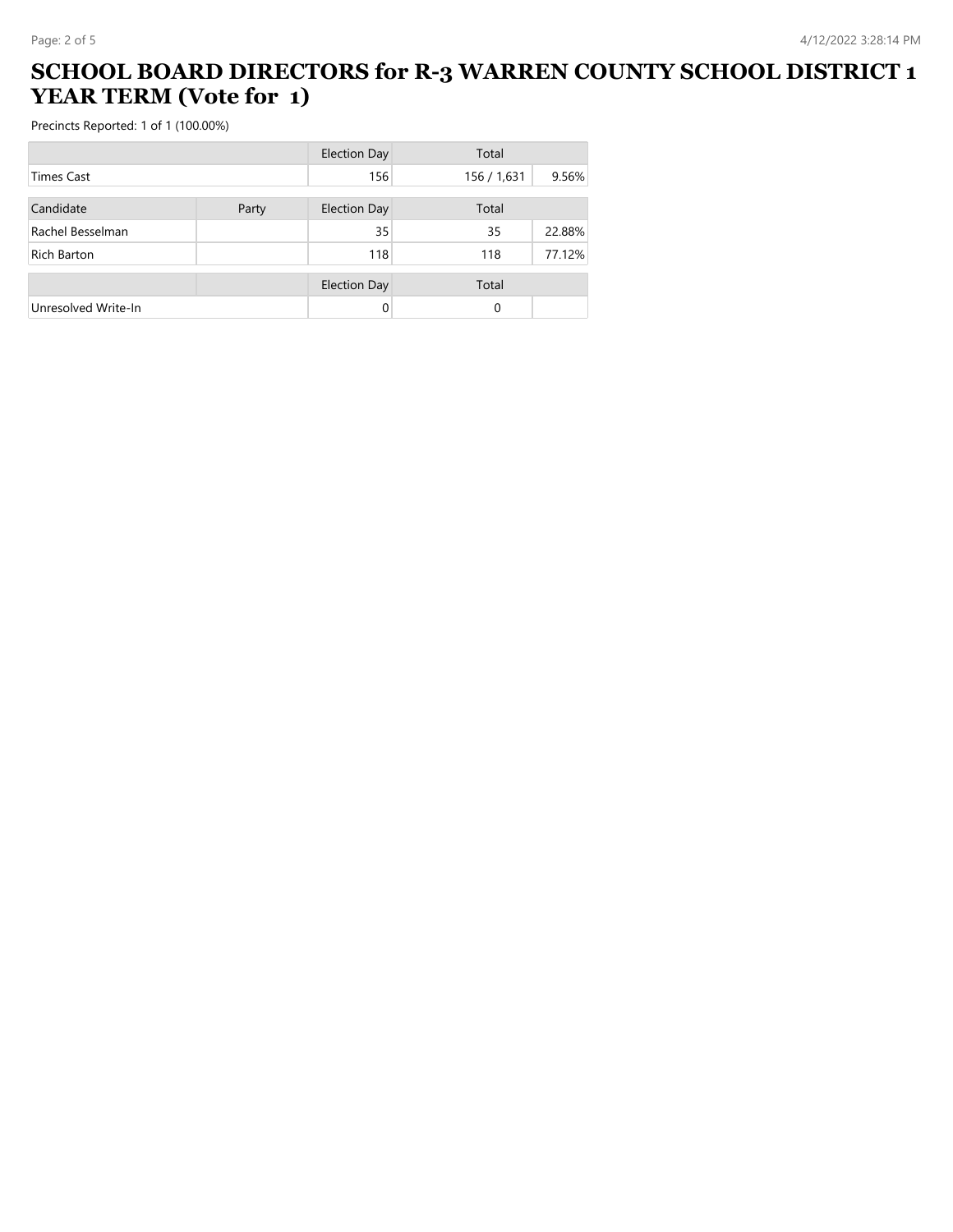# **ALDERMAN for CITY OF WARRENTON WARD THREE (Vote for 1)**

|                     |       | <b>Election Day</b> | Total       |        |
|---------------------|-------|---------------------|-------------|--------|
| <b>Times Cast</b>   |       | 156                 | 156 / 1,631 | 9.56%  |
| Candidate           | Party | <b>Election Day</b> | Total       |        |
| Gary Miller         |       | 53                  | 53          | 39.55% |
| Nicholas W Sperlo   |       | 37                  | 37          | 27.61% |
| John Clark          |       | 44                  | 44          | 32.84% |
|                     |       | <b>Election Day</b> | Total       |        |
| Unresolved Write-In |       | $\mathcal{P}$       | 2           |        |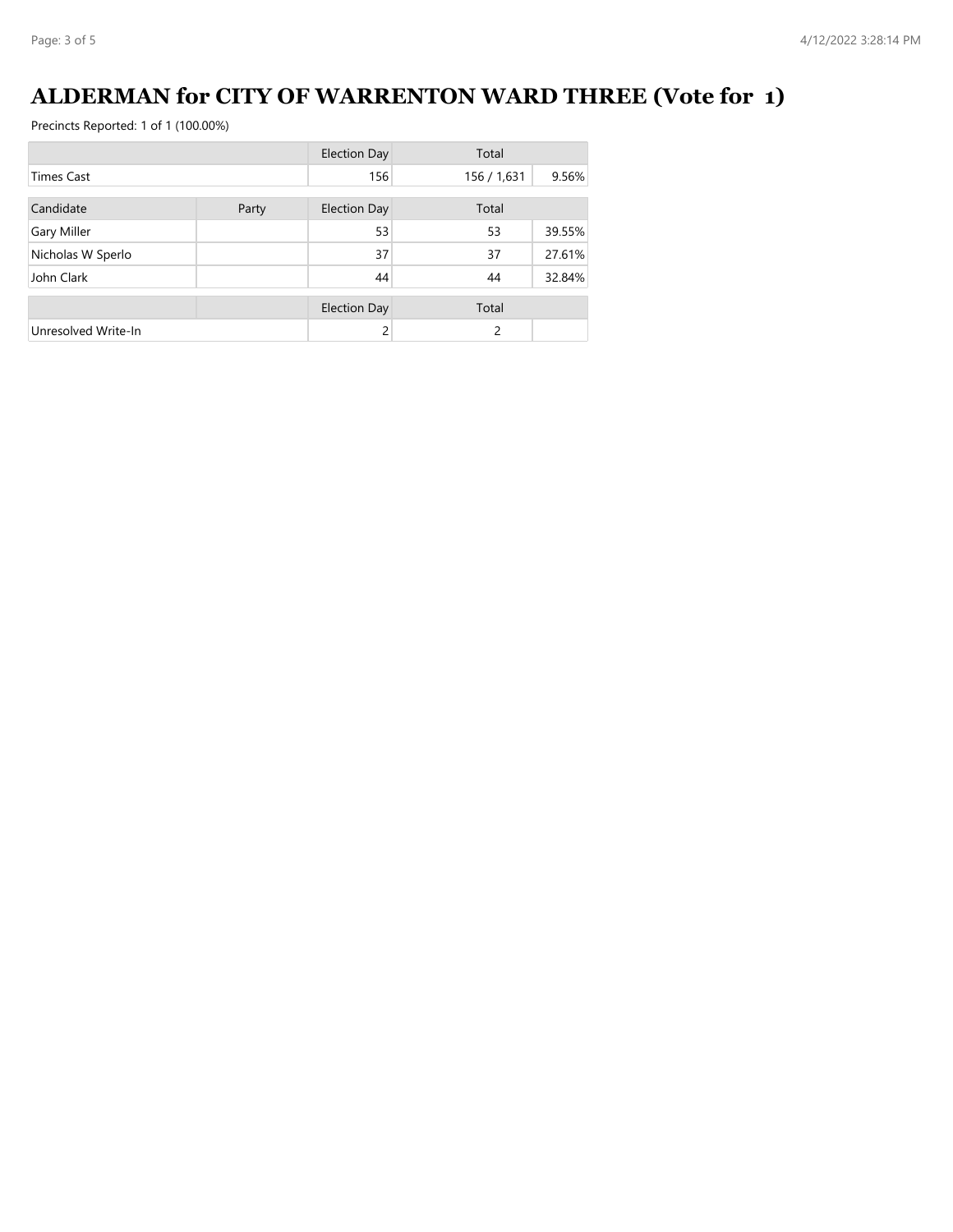# **911 BOARD MEMBER AT LARGE for WARREN COUNTY (Vote for 1)**

|                     |       | <b>Election Day</b> | Total       |         |
|---------------------|-------|---------------------|-------------|---------|
| <b>Times Cast</b>   |       | 156                 | 156 / 1,631 | 9.56%   |
| Candidate           |       | <b>Election Day</b> | Total       |         |
|                     | Party |                     |             |         |
| Matt Eskew          |       | 137                 | 137         | 100.00% |
|                     |       | <b>Election Day</b> | Total       |         |
| Unresolved Write-In |       |                     | 3           |         |